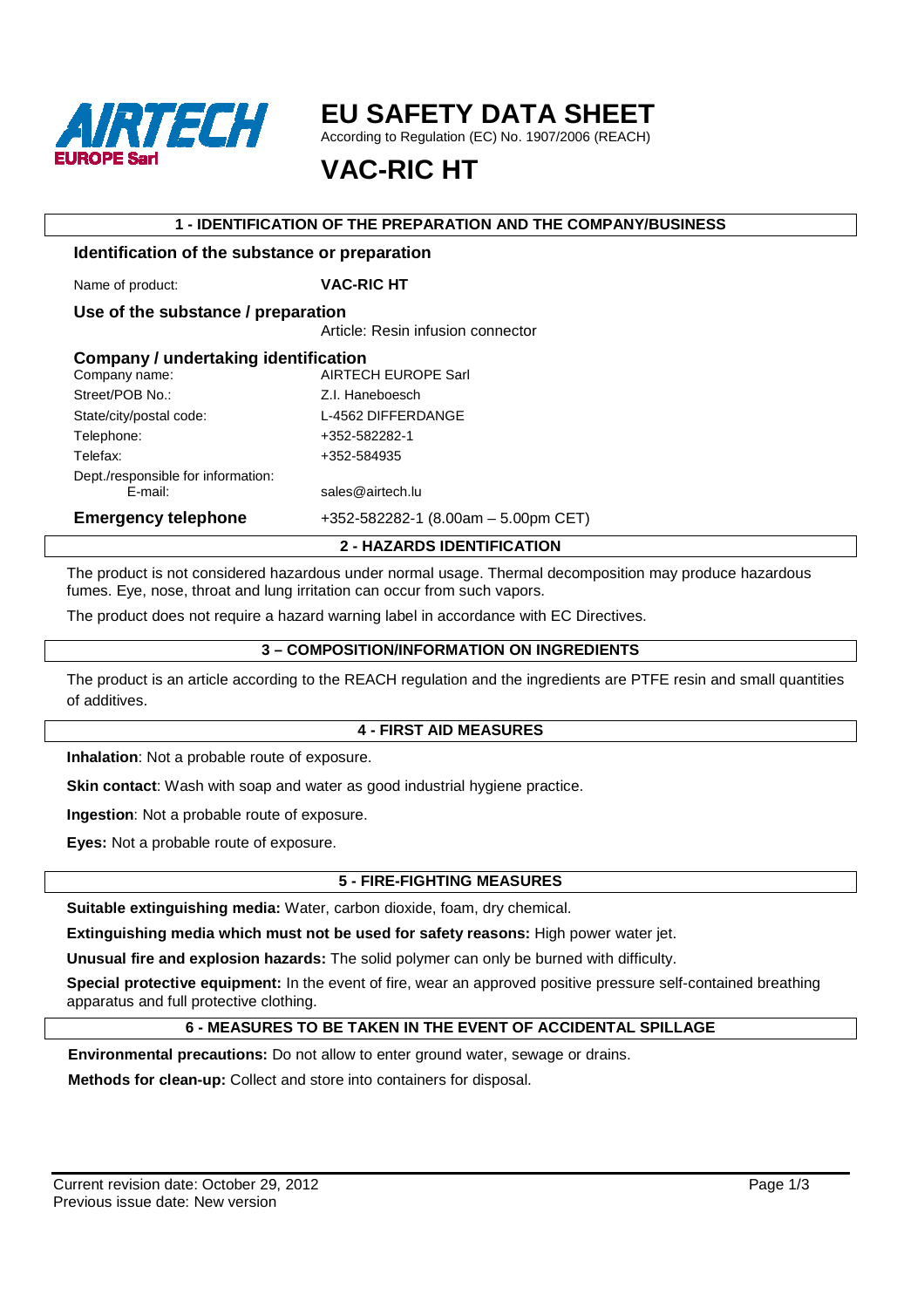

# **EU SAFETY DATA SHEET**

According to Regulation (EC) No. 1907/2006 (REACH)

# **VAC-RIC HT**

# **7 - HANDLING AND STORAGE**

**Handling:** Good industrial practice for handling of chemical products should be followed. Provide adequate ventilation, and local exhaust as needed.

**Storage:** Store in a cool, dry area, away from direct sunlight, at 20-25°C.

# **8 - EXPOSURE CONTROLS/ PERSONAL PROTECTION**

**Exposure controls:** Overall room ventilation and/or local exhaust at points of fume generation in the work area.

#### **Occupational exposure controls:**

**Respiratory Protection:** None required

**Ventilation**: None required

**Protective Gloves**: Protective gloves according to EN 407 are required when handling hot material. Glove material: nitrile rubber

**Eye Protection**: Safety glasses as good industrial practice

**Hygiene measures:** Wash hands before handling food and at the end of work.

#### **9 - PHYSICAL AND CHEMICAL PROPERTIES**

| Material type:                       | PTFE                 |
|--------------------------------------|----------------------|
| Color:                               | White                |
| Odor:                                | No odor              |
| Boiling point:                       | N/A                  |
| Melting point:                       | 325-330 $\mathbb{C}$ |
| Solubility in water                  | Insoluble            |
| Solubility in solvent                | N/A                  |
| Specific gravity or relative density | $2.14 - 2.16$        |
| рH                                   | N/A                  |

#### **10 - STABILITY AND REACTIVITY**

**Conditions to avoid:** Heating above 260° C without adequate ventilation.

**Materials to avoid:** Strong acids and strong oxidizing agents.

**Hazardous decomposition products:** Toxic gaseous material (HF and fluorocarbon olefins) may be evolved above 260℃.

**Additional information:** The product is stable at the handling and storage conditions recommended per § 7 of the safety data sheet and under normal processing conditions.

## **11 - TOXICOLOGICAL INFORMATION**

**Acute toxicity:** The thermal decomposition vapors of fluorinated polymers from overheating or burning may cause polymer fume fever, a temporary flu-like illness with fever, chills and sometimes tightness in the chest. It will appear two or more hours after exposure and will be of approximately 48 hours duration. Smokers should avoid contamination of tobacco products, and should wash their hands before smoking.